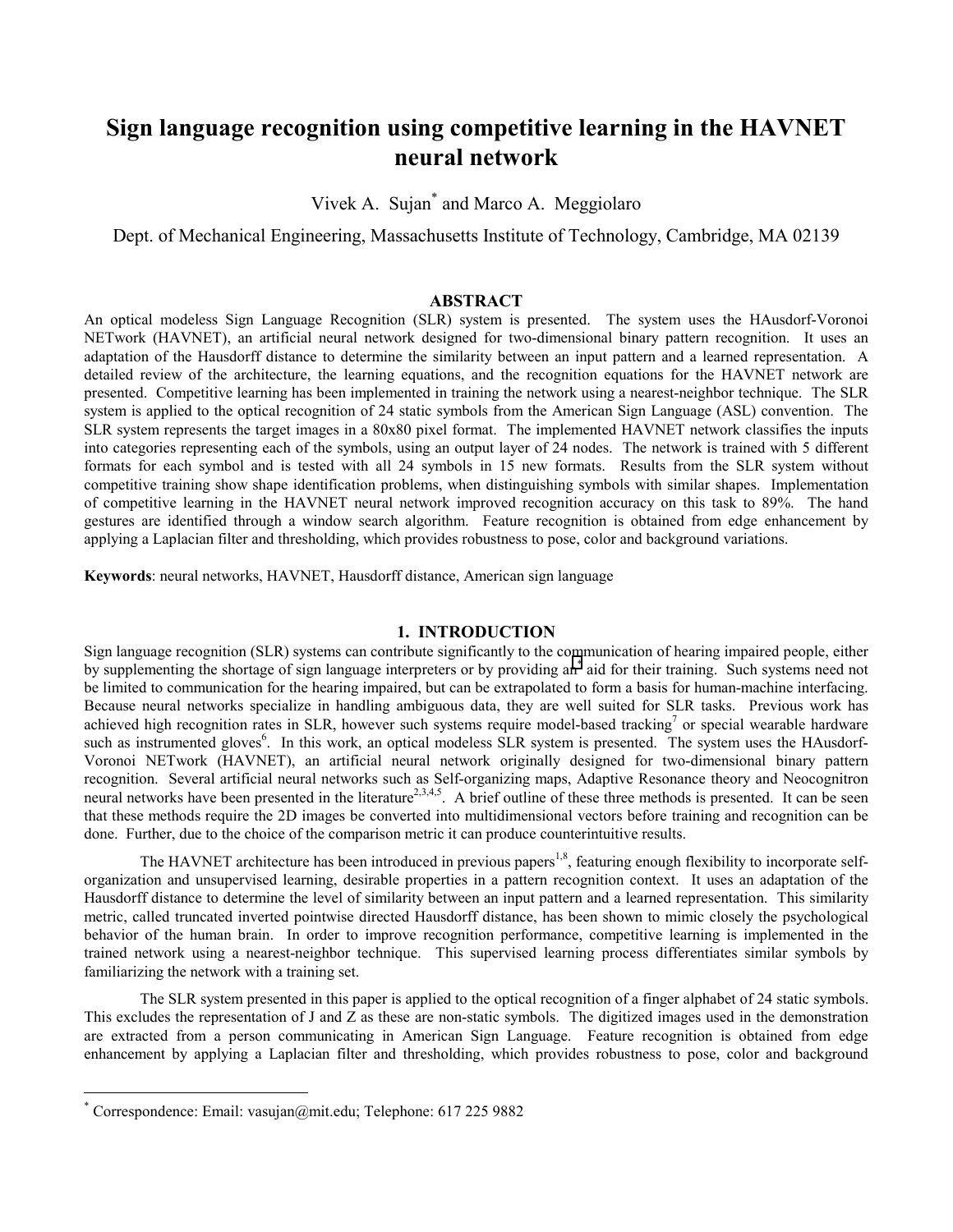variations. Other than the search process, no other pre-processing of the input images is done. The SLR system represents the final binary target images in an 80x80 pixel format, and then employs the HAVNET neural network for symbol training/recognition. The implemented HAVNET network classifies the inputs into categories representing each of the symbols, using an output layer of 24 nodes. The network is trained with 5 different formats for each symbol and is tested with all 24 symbols in 15 new formats. Results from the SLR system without competitive training show shape identification problems, especially when distinguishing symbols with similar shapes. Implementation of competitive learning in the HAVNET neural network improved recognition accuracy on this task to 89%.

## **1.1. Self-Organizing Maps (SOM)**

In the past a great deal of organization has been experimentally observed in the human brain. Physical and mental functions can be mapped into specific areas of the brain, and these mappings are essentially constant across human beings. Furthermore, similar functions are mapped to neighboring physical areas of the brain. With this approach a family of artificial neural networks (ANNs) have been developed and called SOM. These ANNs are capable of observing input patterns and organizing them into neighborhood groups internal to the network based on the similarity found in the inputs. Typically these self-organizing maps are composed of a two layer neural network with horizontal connections in the output layer indicating interactions between neighboring neurons (see figure 1). The input layer simply distributes the inputs, via weighted connections, to the output layer neurons. The output neurons compute the classical sum-of-products, followed by a "winnertake-all" strategy where the output neuron with the largest value is set to one and the others are reduced to zero. The SOM model is by far the simplest approach to unsupervised learning and self organization in neural networks.



**Figure 1 : Self - organizing map neural network architecture**

The SOM model of unsupervised learning and self organization are ideas that are biologically feasible and have many practical applications, especially in machine vision. Additionally the SOM learns in ways that allow people to visualize what has been learned by observing the neighborhoods that have been formed.

#### **1.2. Adaptive Resonance Theory (ART)**

Humans are capable to remember something learned a long time ago, while still being able to learn something new. Typical ANNs tend to forget i.e. overwrite previously learned information, by training on the new data. This is known as the stability-plasticity dilemma and resulted in the development of the ART, where one combines the competitive learning strategy of the SOM model with a feedback and control mechanism that regulates memory coding. Weights are not changed unless the input pattern is sufficiently close to a pattern already stored by a particular output neuron. This is called resonance. Learning only occurs when resonance occurs and uncommitted neurons are recruited when a novel input pattern is encountered. ART retains the advantages of SOMs, while adding the ability to encode novel inputs without disturbing previously trained responses, but adds on the issue of mathematical complexity in implementation.

#### **1.3. Neocognitron Neural Network**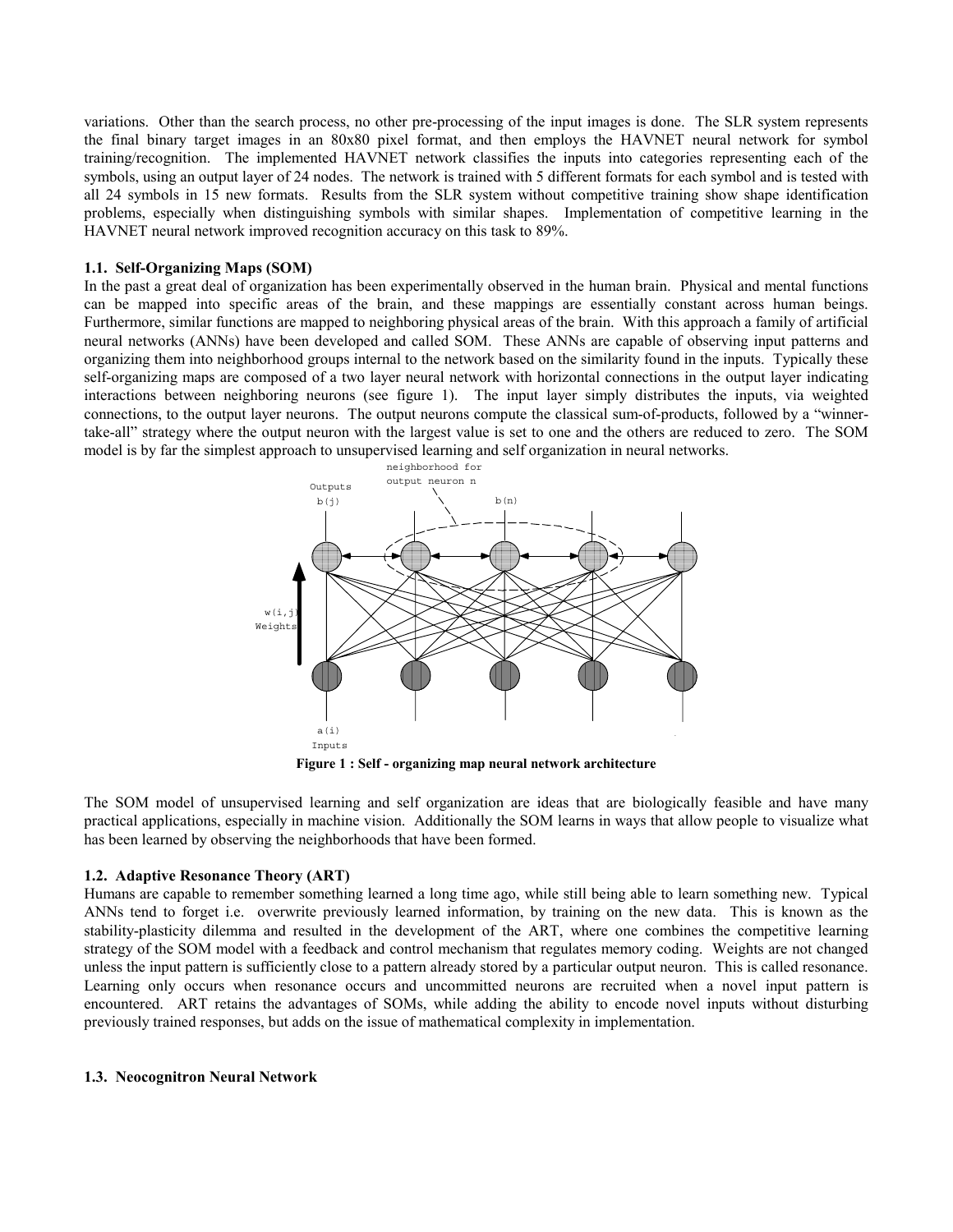The next step in developing a neural network analogue of the human vision system we find what is known as the Neocognitron Neural Network. Unlike ART and its derivatives, the Neocognitron is a cross between a neural network and a model of the human vision system. The Neocognitron was designed specifically as a pattern recognition device, so the inputs are two dimensional images representing the retinal array. The Neocognitron is a multilayered architecture with hierarchical organization, with weights lower in the hierarchy performing more complex and abstract functions. A typical layout is shown in figure 2. Each layer in the Neocognitron architecture is made up of a number of cells which are divided into two groups of simple and complex cells. Simple cells receive inputs from the previous layer and is responsive to a certain feature in a specific position in the visual field. The simple cells are further divided into planes with all of the cells in a given plane being responsive to the same feature but in different positions on the retina. All of the simple cells in a given plane usually have the same input weights.

The complex cells in a given layer receive inputs from the simple cells of that layer. Complex cells effectively group the primitive features recognized by the simple cells, and therefore respond to more elaborate forms. Complex cells receive inputs from groups of simple cells in the current layer, and are therefore less position sensitive than the simple cells. Like the simple cells, complex cells are grouped into planes with the cells in a given plane responding to similar objects. Complex cell input weights are usually fixed. As the layers become further removed from the retina, the complex cell response becomes increasingly abstract, till the point when a complex cell in the highest layer responds to a certain complex feature or pattern on the retina.

Among the advantages of the Neocognitron are its ability to recognize patterns, based on extracted features, invariant of scale and translation. Additionally, the ability to use either supervised or unsupervised training based on data availability is also useful. The primary disadvantage lies in its mathematical complexity and immense size for implementation involving several thousand neurons, each with hundreds of weights for even a modestly sized retina.



**Figure 2 : Neocognitron neural network architecture**

# **2. HAVNET NEURAL NETWORK**

#### **2.1. Similarity metrics**

The choice of the Hausdorff distance as the metric of similarity between the input patterns and the learned patterns is what makes the HAVNET different from most other neural network paradigms. Most current neural networks require 2D input patterns to be converted into multidimensional vectors before training and recognition can be carried out. Learned patterns in these networks are represented as multidimensional vectors of trained weights and the measure of similarity between the presented input and the learned pattern is based on some similarity metric. Three common similarity metrics used in neural networks for binary vectors, with input vector **A** and a weight vector **W** are :

$$
Hamming distance: \frac{d}{1 - \frac{d}{n}} \tag{1}
$$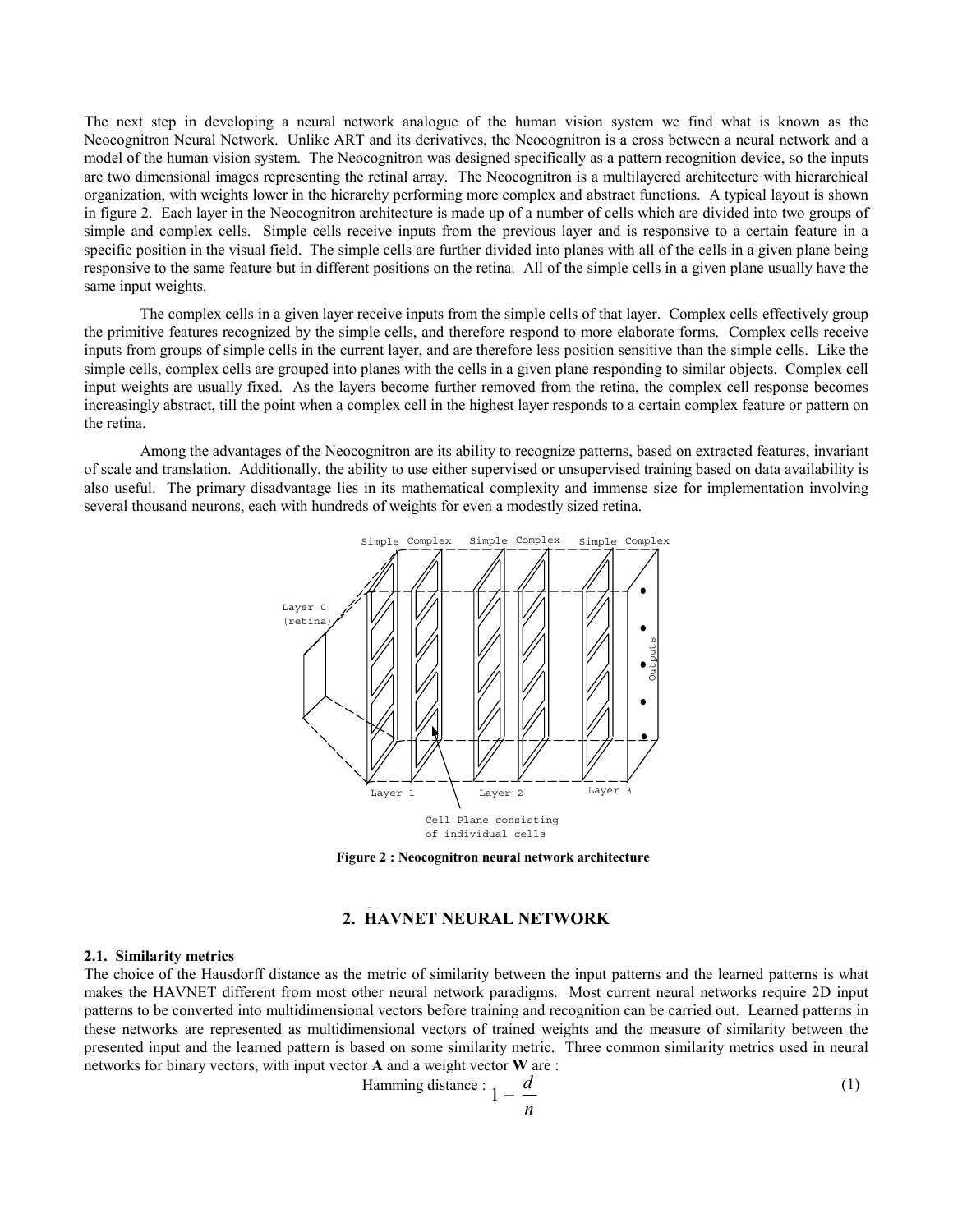Vector dot product : 
$$
\frac{A \cdot W}{|A|}
$$
 (2)

Euclidean distance : 
$$
1 - \sqrt{\frac{d}{n}}
$$
 (3)

where d is the number of mismatched elements between **A** and **W**, n is the number of total elements in **A**, and |A| is the number of ones in vector **A**. Unfortunately, transforming a 2D input pattern into a multidimensional vector and then comparing that vector to learned vectors can produce behavior that is counterintuitive. 2D input patterns that appear very similar (to humans) to a particular learned pattern can generate very poor results when compared to that patterns using these metrics.

#### **2.2. Hausdorff distance**

The Hausdorff distance, when used as a measure of similarity between 2D binary patterns, has been shown to agree closely with human performance. The Hausdorff distance measures the extent to which each point of an input set lies near some point of a model set. Given two finite point sets  $A = \{a1, \ldots, ap\}$  and  $B = \{b1, \ldots, bq\}$ , the Hausdorff distance is defined as :

$$
H(A,B) = \max\{h(A,B), h(B,A)\}\tag{4}
$$

where the function  $h(A,B)$  computes the directed Hausdorff distance from A to B as follows:

$$
h(A,B) = \max_{a \in A} \left\{ \min_{b \in B} \left\{ \|a - b\| \right\} \right\}
$$
 (5)

where  $\|a-b\|$  is typically the Euclidean distance between points a and b. The directed Hausdorff distance identifies that point in A that is furthest from any point in B and measures the distance from that point to its nearest neighbor in B. Hence if  $h(A,B) = d$ , then all points in A are within distance d of some point in B. The (undirected) Hausdorff distance is the maximum of the two directed distances between two point sets A and B, hence if the Hausdorff distance is d, then all the points of set A are within distance d of some point in set B and vice versa. The Hausdorff distance exhibits many desirable properties for pattern recognition.

- (a) It is known to be a metric over the set of all closed bounded sets.
- (b) It is everywhere non-negative
- (c) It obeys the properties of identity, symmetry and triangle inequality

In the context of pattern recognition this means that a shape is identical only to itself, that the order of comparison of two shapes does not matter and that if two shapes are highly dissimilar they cannot be similar to a third shape, which proves to be a very important feature. Three adaptations of the Hausdorff distance is required in order to make it appropriate for use in a neural network.

(1) The directed Hausdorff distance was computed on a point wise basis for each point in A

$$
h(a,B) = \sum_{b \in B}^{\min} \{|a-b|\}
$$
 (6)

(2) Each of pointwise distances was truncated to limit the maximum distance (limits noise) and inverted so that a closer match generated a larger number.

$$
h_{\delta}(a,B) = \begin{cases} \delta - h(a,B) & \text{if } h(a,B) < \delta \\ 0 & \text{otherwise} \end{cases}
$$
 (7)

where  $\delta$  is the truncation distance.

(3) The truncated inverted pointwise distances are averaged for the point set A as follows :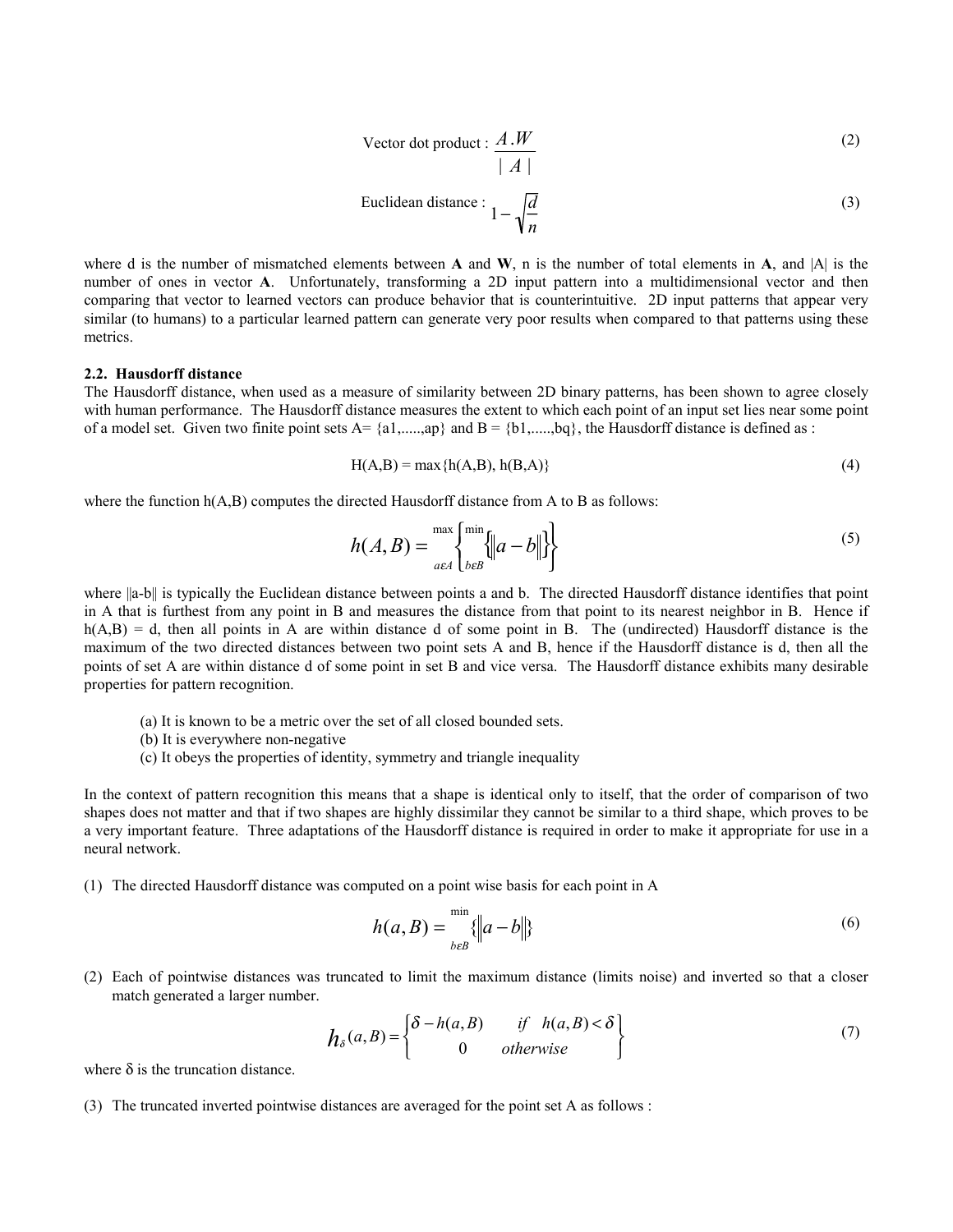$$
\overline{h_{\delta}}(A,B) = \frac{\sum_{a \in A} h_{\delta}(a,B)}{p}
$$
\n(8)

where p is the number of points in set A. This now gives us the average truncated inverted pointwise directed Hausdorff distance. Averaging has a normalizing effect on the measurement, making it invariant to the number of points present in the set and contributing to the noise immunity.

### **2.3. HAVNET Architecture**

Figure 3 shows an overview of the HAVNET architecture. The neural network acts as a binary pattern classifier. It takes as inputs a 2D binary pattern and employs feed forward processing to produce an analog output value per node, indicating the level of match between the input pattern and the class represented by the node. The HAVNET neural network consists of the following :

- Plastic layer contains several planes of neurons with the weights that are adjusted during training . One plastic layer plane is required for each pattern learned by the network.
- Voronoi layer utilizes a matrix of fixed weights (i.e. one unique plane), serves to measure the distance between individual points in the input and learned patterns.
- Hausdorff layer uses information generated by the Voronoi layer to compute the overall level of similarity between the input and learned patterns. One output node is required in the Hausdorff layer for every unique pattern learned.
- Normalizing subsystem has the effect of making the response of the network invariant to the number of 1's in the input pattern and negates the effect of uneven training of the nodes.



**Figure 3 : HAVNET Architecture**

#### **2.3.1. HAVNET learning**

Learning in this version of the HAVNET network is done off-line and in a supervised manner. A new node is added for every new pattern encountered, which involves the creation of a new plane in the plastic layer, a new plane in the Voronoi layer and a new output node in the Hausdorff layer. The network is informed of the class of the object presented (supervised learning). The following steps are involved in training the network :

- The binary input pattern of dimensions X and Y, is presented to the network during the learning phase as :  $a_{xy} = (0,1)$ where  $x=1...X$ ;  $y=1...Y$
- Prior to learning each weight matrix  $w<sup>n</sup>$  of the N nodes of the network in the plastic layer is initialized to zero as follows (9)  $w_{(x+\delta)(y+\delta)}^n = 0$   $n = 1...N$  $_{(+\delta)(y+\delta)} = 0$   $n =$  $w'$

$$
w_{(x+\delta)(y+\delta)} = 0 \t n = 1...N
$$
  

$$
w_0^n = 0
$$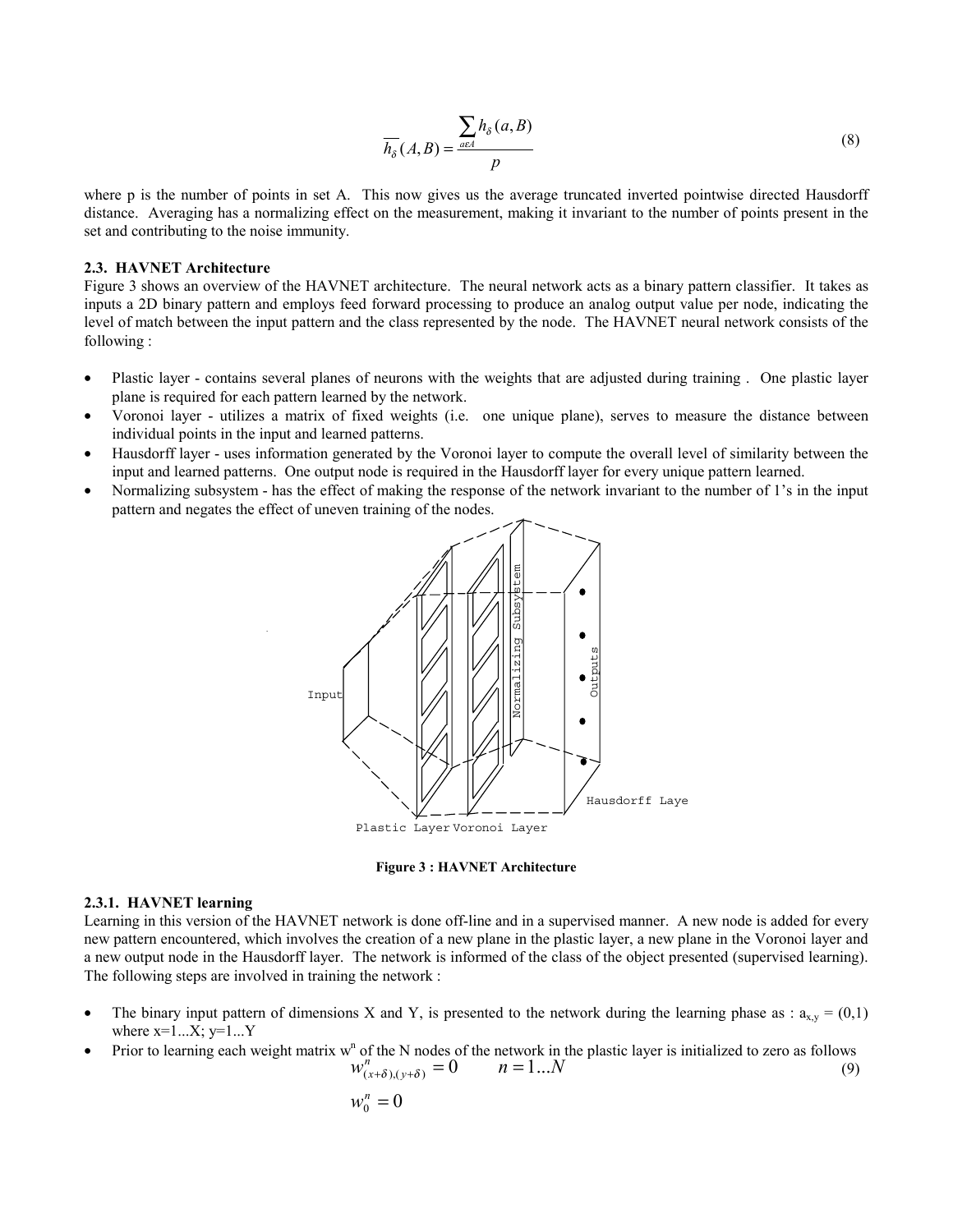- The quantity  $\delta$  is defined as the span of the Voronoi layer, and is identical to the truncation distance defined earlier in section 2.2. The truncation distance, as employed in the network, is a positive integer value that is somewhat less than the dimensions of the input pattern. The weight  $w_0$  is defined as the averaging weight for a node (indicating the amount of training a node has received), and is trained during each training pass regardless of the input pattern.
- Given  $0 \le \alpha \le 1$  (learning rate) and the training pattern for node N, then node n is trained as follows (where t is the number of training iterations)--see (Rosandich, 1997) for proof of convergence for stability:

$$
\Delta w_{(x+\delta),(y+\delta)}^n = a_{x,y}^m \alpha (1 - w_{(x+\delta),(y+\delta)}^n)
$$
\n(10)

$$
\Delta w_0^n = \alpha (1 - w_0^n) \tag{11}
$$

$$
w_{(x+\delta),(y+\delta)}^{n(t+1)} = w_{(x+\delta)(y+\delta)}^{n(t)} + \Delta w_{(x+\delta),(y+\delta)}^{n(t)} \tag{12}
$$

$$
w_0^{n(t+1)} = w_0^{n(t)} + \Delta w_0^{n(t)}
$$
 (13)

• Once the network has been trained, the trained weights can be adjusted using nearest neighbor competition, where the excitation levels of the network output nodes that represent patterns other than the one presented for response is within a neighborhood parameter µ of the output of the correct node, then the plastic layer weights corresponding to the incorrect node are reduced as follows :

$$
if \qquad net^c < net^i + \mu \qquad then
$$

$$
\Delta w_{(x+\delta),(y+\delta)}^i = a_{x,y}^m \alpha_c w_{(x+\delta),(y+\delta)}^i
$$
\n
$$
i(t)
$$
\n(14)

$$
w_{(x+\delta)(y+\delta)}^{i(t+1)} = w_{(x+\delta)(y+\delta)}^{i(t)} - \Delta w_{(x+\delta)(y+\delta)}^{i(t)}
$$
\n(15)

• Competitive learning has the advantage that it provides for improved recognition by the network so as to be able to differentiate between similar characters such as 3 and 8. The training cycle can be repeated till satisfactory performance is obtained or no further improvement is seen.

### **2.3.2. HAVNET recognition**

In the recognition mode the network attempts to classify an arbitrary input pattern into one of the classes represented by the trained network nodes. To clarify how the previously mentioned Hausdorff distance is employed here, the Voronoi layer is introduced. A Voronoi surface is constructed for a 2D set of points A, by first locating the members of A in the x-y plane, and then plotting in the z dimension the distance from any point in the x-y plane to the nearest point that is a member of A. When this distance is not allowed to exceed some value δ then the surface is defined as a truncated Voronoi surface. This surface can be used conveniently to compute the directed Hausdorff distance between two point sets A and B. The maximum of these values is the directed Hausdorff distance h(B,A). While computing the pointwise distance between a particular input pattern and the learned pattern, the network generates a truncated Voronoi surface for the point of interest. When the plastic layer weights are projected through this surface a response is generated. The maximum of this response represents the contribution of that particular point in the input pattern to the total calculation, which will be computed by averaging and normalizing similar responses over the entire input pattern. Mathematically this is broken down as follows :

Response of a node n to an input pattern  $A^m$  is determined by computing the output of the plastic layer first, where i,j = δ...δ is the Voronoi layer span.

$$
b_{(x+i),(y+j)}^n = w_{(x+i),(y+j)}^n a_{x,y}^m \tag{16}
$$

Given the plastic layer outputs, the outputs from the Voronoi layer for node n, is computed as follows:

$$
c_{x,y}^{n} = a_{x,y}^{n} \max_{j} \{ \max_{i} \{ v_{i,j} b_{(x+i),(y+j)}^{n} \} \}
$$
\n(17)

The Voronoi weights  $v_{i,j}$  are the same for all nodes and are computed as follows :

$$
v_{i,j} = 100 \left( 1 - \frac{\sqrt{i^2 + j^2}}{\delta + 1} \right)
$$
 (18)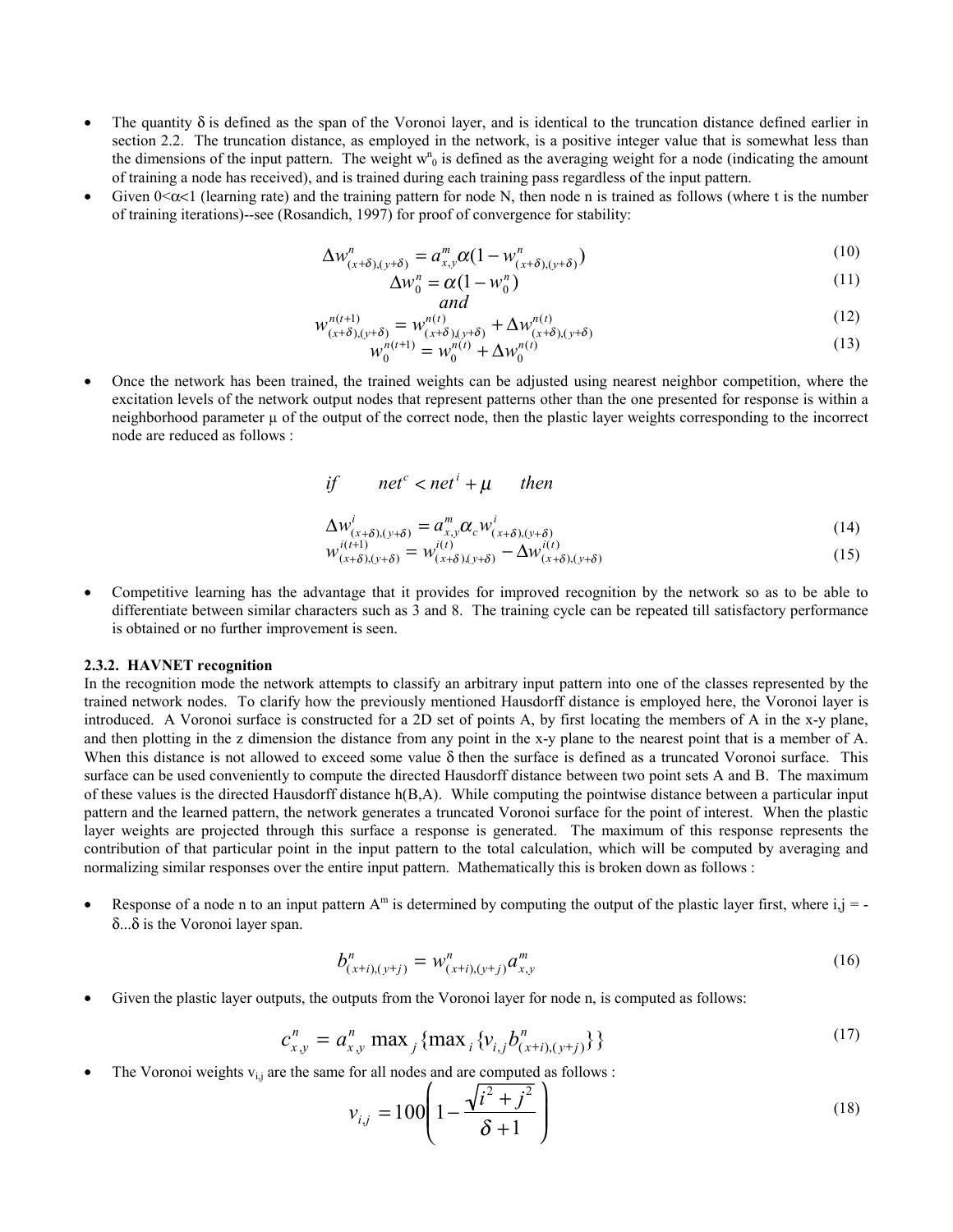• Once the outputs from the Voronoi layer are determined, the responses of the Hausdorff layer neurons are computed as follows :

$$
net^{n} = \frac{1}{w_{0}^{n} p_{a}^{m} p_{w}^{n}} \sum_{y=1}^{Y} \sum_{x=1}^{X} c_{x,y}^{n}
$$
\n(19)

\nwhere

$$
p_a^m = \sum_{y=1}^Y \sum_{x=1}^X \Phi(a_{x,y})
$$
\n(20)

$$
p_w^n = \sum_{y=1}^Y \sum_{x=1}^X \Phi(w_{(x+\delta)(y+\delta)}^n)
$$
\n(21)

\nand

$$
\Phi(x) = \begin{cases} 1 & \text{if } x > 0 \\ 0 & \text{otherwise} \end{cases}
$$
 (22)

 $\bullet$  The final outputs net<sup>n</sup> indicate the similarity of the input pattern to the patterns that have been learned by that node. These values have also been normalized number of ones in the input vector and the past training history of the node.

# **3. EXPERIMENTAL IMPLEMENTATION OF HAVNET ARCHITECTURE**

A HAVNET network was designed to accept binary 2D input patterns in an 80x80 pixel format. A monochrome CCD camera with a 510x492 pixel array and a 42 degree field of view was used in acquiring the digital images. The hand signs were generated at a distance of approximately 5 ft from the camera. This ensures that the hand signal would be contained in an 80x80 pixel window for an average sized individual. The images were taken against a dark back ground and dark clothes with frontal illumination for contrast enhancement. Each image is filtered with a Laplacian filter and processed with a blurring kernel. The result is slightly different than that obtained from a LOG filter, and more effective in reducing "noise" caused by texture, reflections, soft edges (such as skin fold lines on the hands), etc. Finally, the image is converted into a binary image by thresholding. This threshold value for the binary image is selected directly from the image histogram after the blurring operation.

A window search algorithm traces the region of interest. The system is assisted by an input clue of initial search coordinates. Such a search technique has the potential of simplicity and shorter processing times, as no specific differentiation is attempted in identifying the hand generating the signal and other objects in the field of view (e.g. the face, feet and other hand). All additional searches are initiated at these coordinates until the system is prompted otherwise. Additionally, such a search methodology is easily modifiable to account for more complex signals generated by multiple hand motions, while keeping the search time relatively short. Using this technique, it is seen that the search settles into a local maxima around the hand generating the signal at an average of 0.3 seconds on a Pentium 166 MHz system. This places the target within the 80x80 window and prepares it for neural network processing. Figure 4 shows a subset of input signals and the processed binary images in an 80x80 pixel grid.

The network is designed to classify the inputs into 24 categories, with one category representing each of the 24 alphabets (excluding J and Z). The output layer of the network consisted of 24 nodes, one for each category. Other than the search process mentioned above, no other pre-processing of the input images was done. The network used a Voronoi layer span of 2, so that the plastic layer weights a distance of 3 or more units from an input point would generate zero output, where a unit is defined as a pixel in the input pattern. The Voronoi layer weights were fixed for all the nodes and using the equations above we get a Voronoi distribution seen in figure 5.

These weights are used by the network to compute the truncated inverted pointwise directed Hausdorff distance from an input pixel at the center of the pattern to any position in the plastic layer. Since that span of the Voronoi layer was 2, the effect of projecting the pointwise Voronoi surface onto the plastic layer extended two pixels beyond the 80x80 giving plastic layer weight matrices of 82x82. Whenever a new image was presented to the network another weight matrix was added to the plastic layer. A normalizing weight was also created for each image class and was trained each time regardless of the configuration of the input pattern.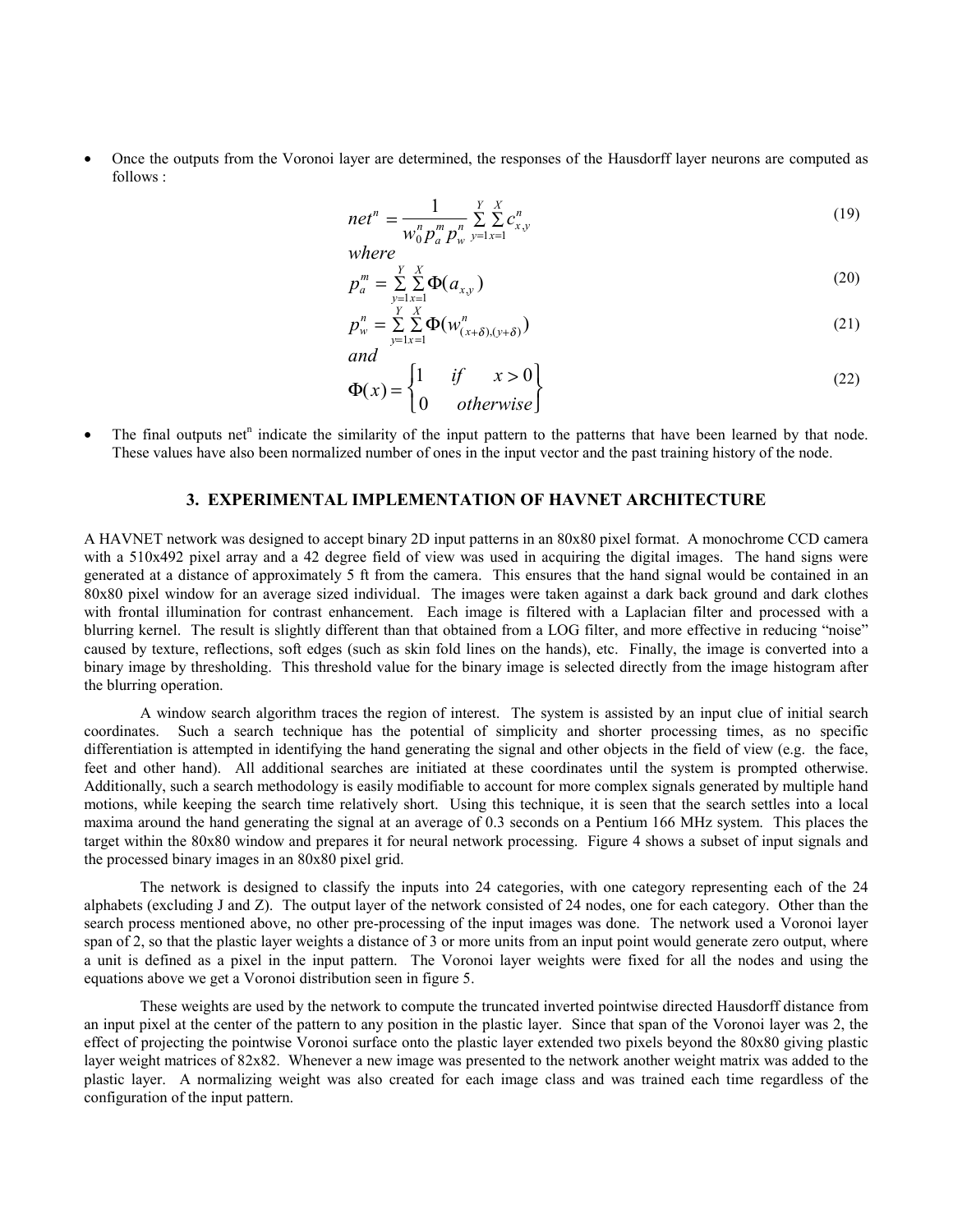







**(b)**

**Figure 4: Sample alphabets A, E, I, O (a) hand signal, (b) processed network input image**

| $\epsilon$ | 25 | 33  | 25 | 6  |
|------------|----|-----|----|----|
| 25         | 53 | 67  | 53 | 25 |
| 33         | 67 | 100 | 67 | 33 |
| 25         | 53 | 67  | 53 | 25 |
| $\epsilon$ | 25 | 33  | 25 | 6  |

**Figure 5 : Voronoi weight distribution for**  $\delta = 2$ 

## **3.1 Discussion**

- The network was trained with 5 different hand signals. There were small modifications in the signals such as position, orientation and distance from camera. The network was tested on all 24 nodes with 15 new signals.
- Without competitive training the networks performs at about 83% success rate with a winner-take-all evaluation of the network's response. By incorporating competitive training the network performance improves to 89%. It is conceivable that the network performance may be enhanced by larger training sets, larger images, better image filtering and enhancement. Table 1 summarizes these results. Further, increasing the Voronoi layer distance, δ, results in decreased performance. In more extreme cases competitive training is not sufficient to compensate for these effects.
- Training with competitive compensation proves to give improved results yet the choice of competitive training can be questionable. Competitive training is supervised; consequently there are many ways to competitively train such networks. Further work should be done in exploring the possibilities of different approaches in competitive training.
- The choice of the input pattern proves to be a difficult and challenging one as the figures are broad and consume a significant fraction of the 80x80 grid, thus giving a high degree of similarity regions in the nodes. Further work may be done by selecting a larger pixel grid and larger signals, thus making them more distinct.
- Typical shape identification problems occur when distinguishing between similar patterns, such as A, E, M, N, S, T. Such problems are typically resolved with the competitive training. Table 2 and 3 demonstrate such examples.
- As expected distinct figures such as U have very little problem in being identified. See table 4.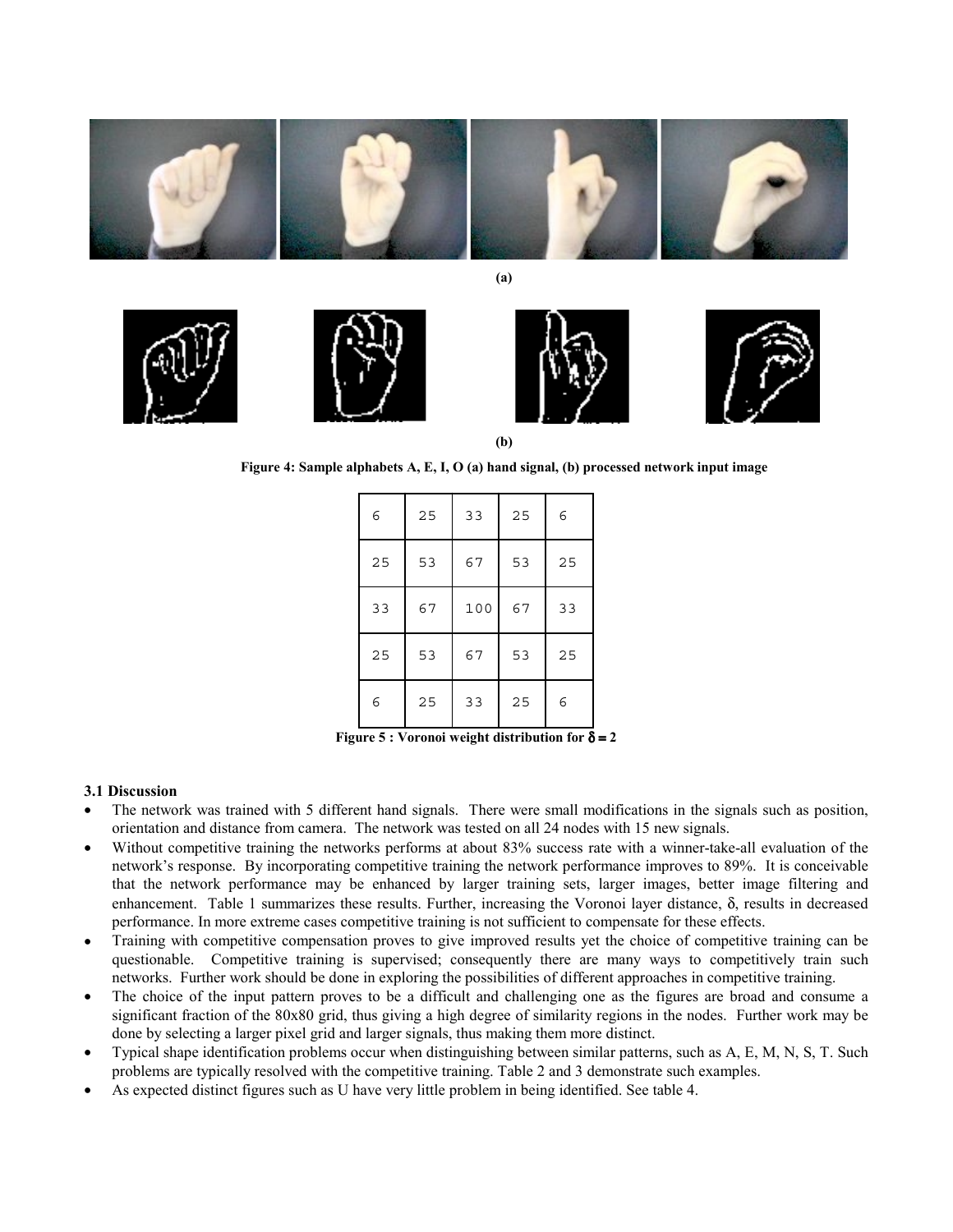• Although the ASL set used was essentially generic, training may be expanded to incorporate a variety of ASL characters including presenting the signals in significantly differing orientations. This would provide for a larger training set and universe of identification. Such an approach may include additional network nodes for signals differing greatly in orientation/position/distance from camera. This would make the network robust to position, orientation and scale.

| <b>Table 1: HAVNET testing results</b> |                            |                                                          |                                                     |                                                         |                                                       |  |
|----------------------------------------|----------------------------|----------------------------------------------------------|-----------------------------------------------------|---------------------------------------------------------|-------------------------------------------------------|--|
| Characte<br>r                          | <b>Number</b><br>presented | Correctly<br>identified<br>(w/o competitive<br>training) | Percentage correct<br>(w/o competitive<br>training) | Correctly<br>identified<br>(w/ competitive<br>training) | Percentage<br>correct<br>(w/ competitive<br>training) |  |
| A                                      | 15                         | 13                                                       | 86.67                                               | 14                                                      | 93.34                                                 |  |
| $\, {\bf B}$                           | 15                         | 15                                                       | 100                                                 | 15                                                      | 100                                                   |  |
| $\mathbf C$                            | 15                         | 14                                                       | 93.34                                               | 15                                                      | 100                                                   |  |
| D                                      | 15                         | 12                                                       | 80.0                                                | 13                                                      | 86.67                                                 |  |
| ${\bf E}$                              | 15                         | 12                                                       | 80.0                                                | 14                                                      | 93.34                                                 |  |
| $\rm F$                                | 15                         | 13                                                       | 86.67                                               | 14                                                      | 93.34                                                 |  |
| G                                      | 15                         | 12                                                       | 80.0                                                | 13                                                      | 86.67                                                 |  |
| H                                      | 15                         | 12                                                       | 80.0                                                | 13                                                      | 80.0                                                  |  |
| $\overline{I}$                         | 15                         | 13                                                       | 86.67                                               | 13                                                      | 86.67                                                 |  |
| $\rm K$                                | 15                         | 12                                                       | 80.0                                                | 14                                                      | 93.34                                                 |  |
| L                                      | 15                         | 12                                                       | 80.0                                                | 13                                                      | 86.67                                                 |  |
| M                                      | 15                         | 11                                                       | 73.34                                               | 12                                                      | 80.0                                                  |  |
| $\overline{N}$                         | 15                         | 10                                                       | 66.67                                               | 12                                                      | 80.0                                                  |  |
| $\mathbf{O}$                           | 15                         | 12                                                       | 80.0                                                | 13                                                      | 86.67                                                 |  |
| ${\bf P}$                              | 15                         | 12                                                       | 80.0                                                | 12                                                      | 80.0                                                  |  |
| Q                                      | 15                         | 11                                                       | 73.34                                               | 13                                                      | 86.67                                                 |  |
| $\overline{R}$                         | 15                         | 11                                                       | 73.34                                               | 12                                                      | 80.0                                                  |  |
| ${\bf S}$                              | 15                         | 12                                                       | 80.0                                                | 13                                                      | 86.67                                                 |  |
| $\overline{T}$                         | 15                         | 12                                                       | 80.0                                                | 13                                                      | 86.67                                                 |  |
| U                                      | 15                         | 13                                                       | 86.67                                               | 14                                                      | 93.34                                                 |  |
| V                                      | 15                         | 12                                                       | 80.0                                                | 13                                                      | 86.67                                                 |  |
| W                                      | 15                         | 15                                                       | 100                                                 | 15                                                      | 100                                                   |  |
| $\overline{X}$                         | 15                         | 14                                                       | 93.34                                               | 14                                                      | 93.34                                                 |  |
| $\overline{Y}$                         | 15                         | 15                                                       | 100                                                 | 15                                                      | 100                                                   |  |
| <b>Total</b>                           | 360                        | 300                                                      | 83.34                                               | 322                                                     | 89.44                                                 |  |

**Table 2: HAVNET recognition of "M"**

| Before competitive training (failure) | After competitive training (success) |  |  |  |
|---------------------------------------|--------------------------------------|--|--|--|
| Network value for $A = 0.054357$      | Network value for $A = 0.057023$     |  |  |  |
| Network value for $E = 0.032557$      | Network value for $E = 0.047345$     |  |  |  |
| Network value for $I = 0.053060$      | Network value for $I = 0.046329$     |  |  |  |
| Network value for $M = 0.082472$      | Network value for $M = 0.093045$     |  |  |  |
| Network value for $N = 0.086271$      | Network value for $N = 0.088664$     |  |  |  |
| Network value for $O = 0.045787$      | Network value for $O = 0.046083$     |  |  |  |
| Network value for $S = 0.050392$      | Network value for $S = 0.054366$     |  |  |  |
| Network value for $T = 0.041136$      | Network value for $T = 0.072770$     |  |  |  |
| Network value for $U = 0.045423$      | Network value for $U = 0.051997$     |  |  |  |





Sample N

**\* Note that only a 9 of 24 network responses are shown for brevity**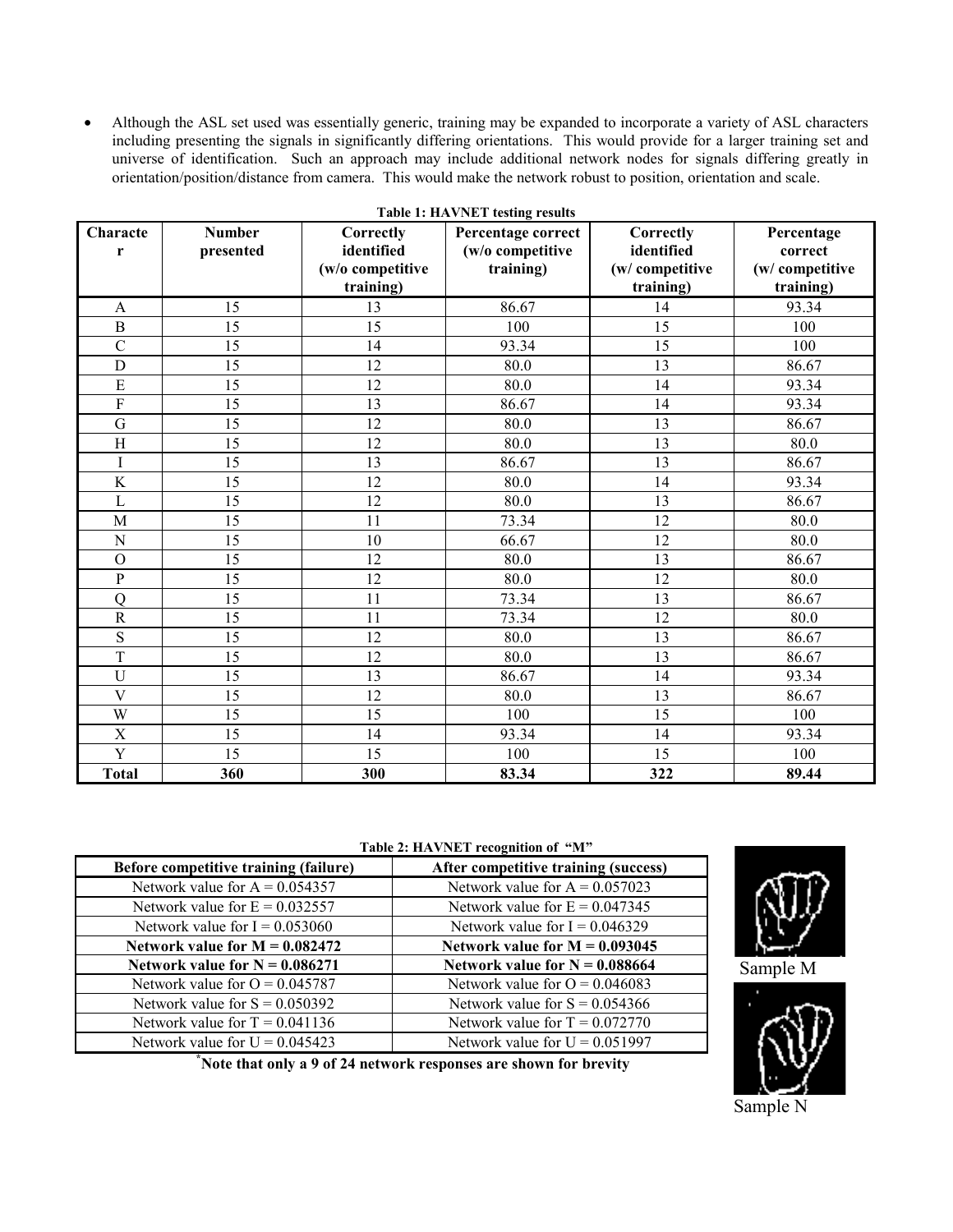## **Table 3: HAVNET recognition of "T"**

| Before competitive training (failure) | After competitive training (success) |
|---------------------------------------|--------------------------------------|
| Network value for $A = 0.054562$      | Network value for $A = 0.060460$     |
| Network value for $E = 0.060454$      | Network value for $E = 0.055776$     |
| Network value for $I = 0.057189$      | Network value for $I = 0.044715$     |
| Network value for $M = 0.047659$      | Network value for $M = 0.065850$     |
| Network value for $N = 0.047774$      | Network value for $N = 0.066967$     |
| Network value for $Q = 0.058678$      | Network value for $Q = 0.050496$     |
| Network value for $S = 0.086787$      | Network value for $S = 0.059965$     |
| Network value for $T = 0.074582$      | Network value for $T = 0.072685$     |
| Network value for $U = 0.044439$      | Network value for $U = 0.045623$     |

**\* Note that only a 9 of 24 network responses are shown for brevity**

| Table 4: HAVNET recognition of "U"    |
|---------------------------------------|
| Before competitive training (success) |
| Network value for $A = 0.045898$      |
| Network value for $E = 0.046431$      |
| Network value for $I = 0.047329$      |
| Network value for $M = 0.055952$      |
| Network value for $N = 0.062496$      |
| Network value for $Q = 0.040223$      |
| Network value for $S = 0.048187$      |
| Network value for $T = 0.048419$      |
| Network value for $U = 0.091023$      |



Sample S

Sample T

**\* Note that only a 9 of 24 network responses are shown for brevity**

#### **4. CONCLUSIONS**

Pattern recognition is one of the most natural applications of artificial neural networks. Several neural network models were introduced, each of which has demonstrated considerable capability in the pattern recognition domain. The HAVNET neural network was the method that was finally selected and explored further because of it unique and new approach to artificial pattern recognition. The HAVNET network is the first known neural network paradigm to take advantage of the Hausdorff distance as a metric of similarity between two dimensional patterns. In doing so, the network inherits the desirable properties of the Hausdorff distance and therefore duplicates human performance more accurately than most previous neural network architectures. The network is fully developed and well behaved mathematically (i.e. convergence is guaranteed), and the network architecture is flexible enough to incorporate self-organization, unsupervised learning and nearest neighbor competitive learning in the plastic layer as required by specific applications. The network can also represent multiple aspects of a single object class, a feature that makes it much more useful in real world object recognition applications.

Certain aspects of the HAVNET neural network are built upon past work in the field. The architecture has much in common with that of Neocognitron and the learning process are similar to those employed in the ART and SOM networks. The use of aspects to represent characteristic views is also based on the approach used in the past. In a more general sense, even the cones generated by the Voronoi layer are similar to the fuzzy membership functions used in many applications and they also resemble the radial basis functions that have been also successfully employed in neural network applications.

In this work, an optical modeless SLR system is presented. The system uses the HAVNET, an artificial neural network originally designed for two-dimensional binary pattern recognition. The SLR system presented in this paper is applied to the optical recognition of a finger alphabet of 24 static symbols. The digitized images used in the demonstration are extracted from a person communicating in American Sign Language. Feature recognition is obtained from edge